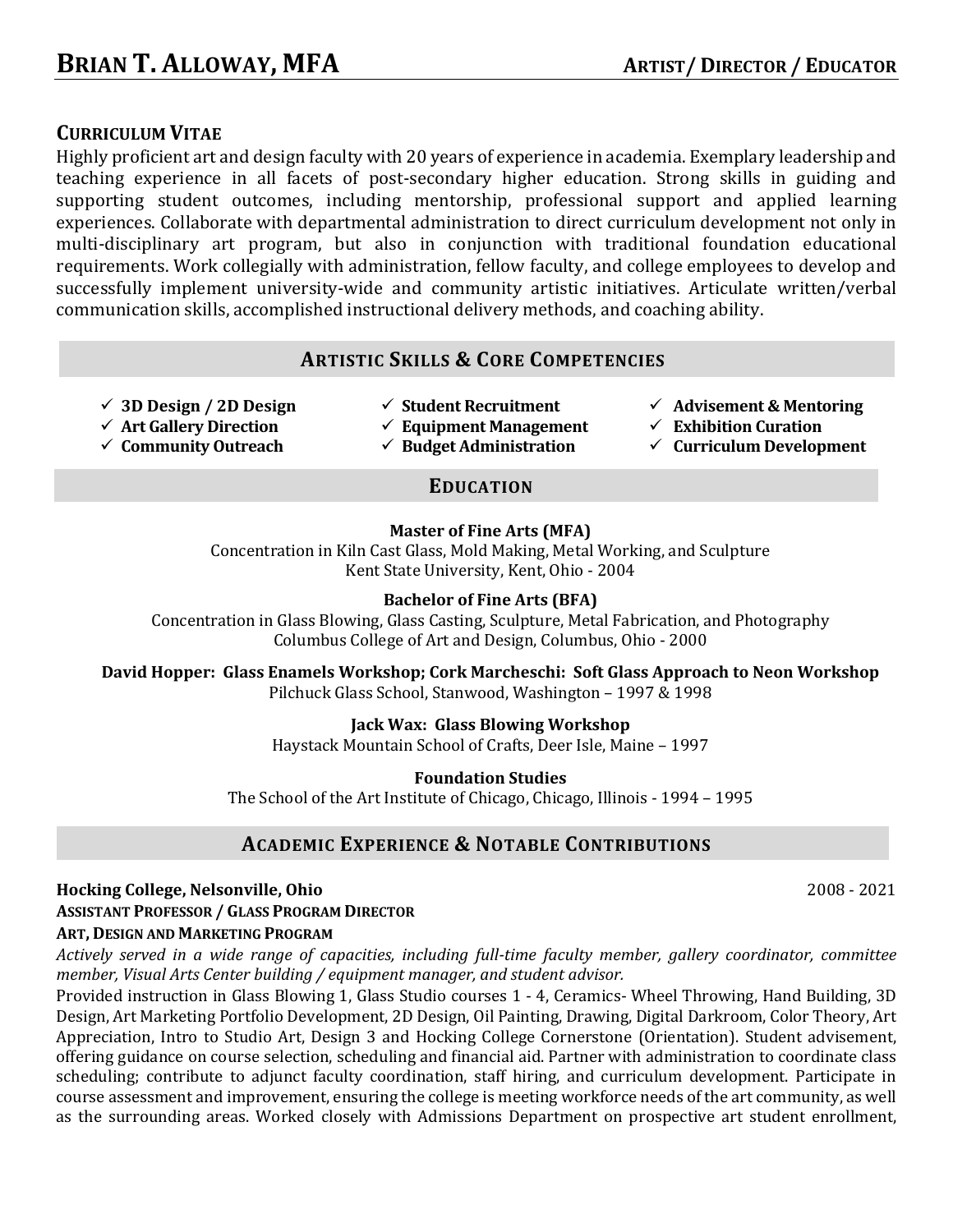# **BRIAN T. ALLOWAY, MFA** Page 2

recruiting and new student scheduling. Hired and oversaw student staff members, Ohio University graduate and undergraduate interns; delegate work assignments and evaluate performance.

*Selected Achievements:*

- Successfully conceptualized, developed, and launched a state-of-the art hot glass program and studio, including infrastructure development and delivery of relevant curriculum.
- Served as Hocking College Art Gallery Coordinator, managing the retail storefront, curating exhibitions, and facilitating participation in local festival events and the monthly gallery hop.
- Direct operations within the Visual Arts Center (a 10,000-square-foot facility); oversee ongoing equipment maintenance for glass and ceramic as well as the sculpture studios for woodshop and metal fabrication.
- Orchestrated class trips to attend Glass Art Society and Sculptural Objects and Functional Art (SOFA) conferences, and other related continuing education events, to provide students with greater exposure to the art community.
- Through a robust visiting artist series, host nationally renowned artists on campus in order to provide students with a wide diversity of art educational opportunities.
- Cultivated relationships with local high school art instructors, to both serve as a visiting artist, as well as a host for high school students to tour the campus, thereby enabling an increase in new student enrollment.
- Maintained contact and utilize outreach techniques with artistic and business employers to assist with successful graduate and alumni job placement in the students' chosen field of study.
- Played an active role on multiple boards and councils, including service as a Member of the Hocking College Budget Advisory Council, Assessment Council, Academic Affairs Committee, Outcome Based Education (OBE) Advisory Board Member, Program/College Budget Manager.

## **Glass Axis, Columbus, Ohio** 2004 **2008**

## **STUDIO TECHNICIAN**

Directed the operation of a 10,000-square-foot art studio, including the care, building, and maintenance of the facility.

- Taught kiln cast glass coursework to students of all levels of glass blowing, sand cast glass, and metal working.
- To effectively market the organization to the community, provided public glass demonstrations, and conducted facility tours and special events.

## **Kent State University, Kent, Ohio** 2001 **2005**

**ADJUNCT FACULTY (FALL 2005)** Successfully instructed and coached students enrolled in Glass II courses.

#### **GRADUATE TEACHING ASSISTANT**

Effectively educated students enrolled in Glass I courses. Maintained studio equipment, and ensured proper utilization and performance.

• Provided guidance to undergraduate students on course selection and curriculum scheduling.

#### **Columbus College of Art and Design, Columbus, Ohio** 1996 - 2000 **GLASS STUDIO WORK STUDY**

Maintained studio equipment, promoting appropriate utilization and optimal performance.

## **RESIDENCIES**

Artist in Residence, Northlands Creative Glass, Lybster, Scotland - 2000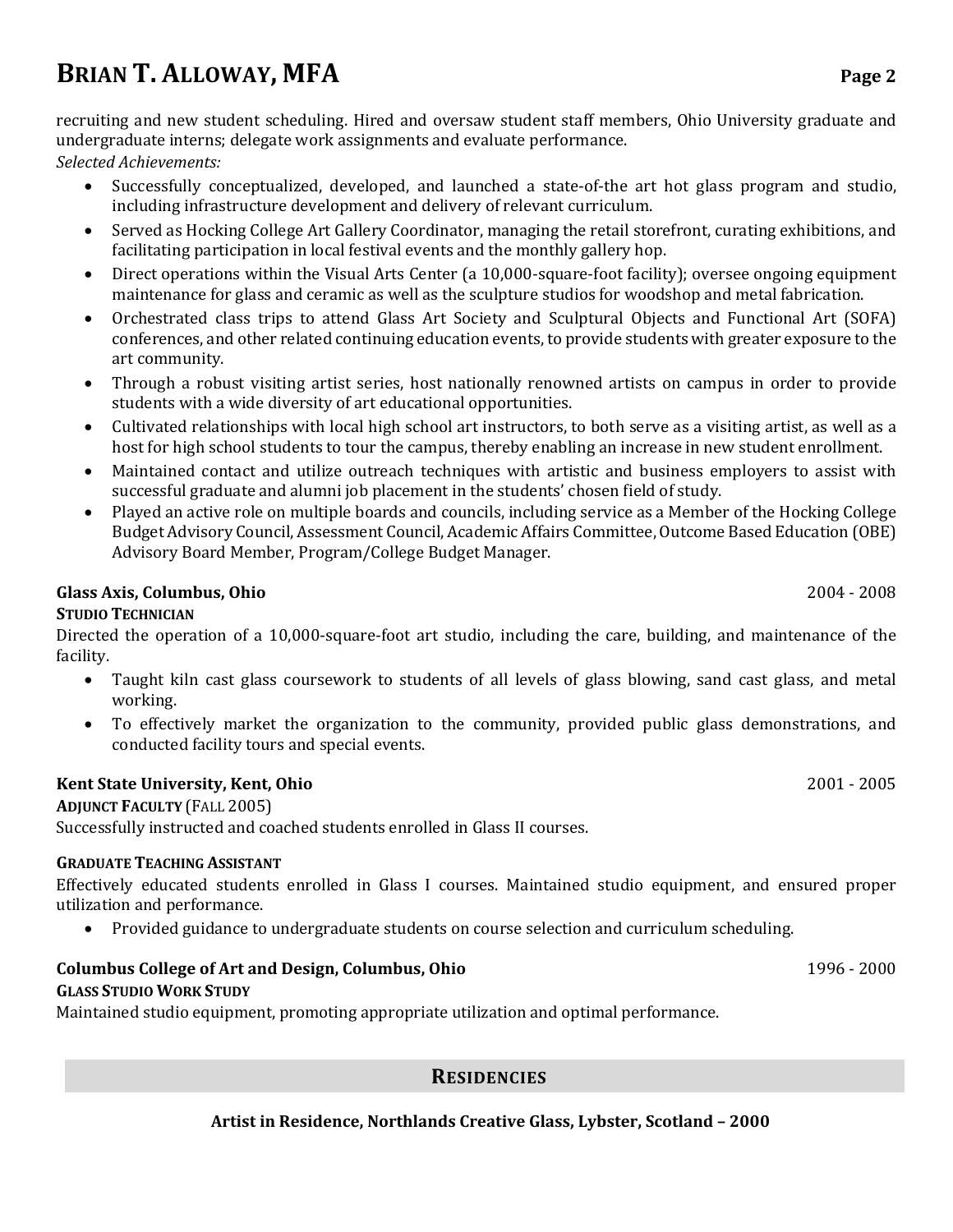# **BRIAN T. ALLOWAY, MFA** Page 3

# **GRANTS/ SCHOLARSHIPS**

**Anderson Ranch Arts Center, Aspen, Colorado**

Awarded scholarship to attend workshop. *Beyond the Basics* - Ceramics, Seth Green - 2018

## **Perkins Grant, Nelsonville, Ohio**

Awarded \$5,000 to improve the Hocking College Flame Worked Glass Studio - 2013

## **Glass Art Society, Seattle, Washington**

Awarded scholarship to attend the International Conference, Amsterdam, Netherlands - 2002

# **OTHER HONORS**

Dairy Barn Arts Center, Athens, Ohio, Athens Voices 19' Exhibition Juror - 2019

#### Kennedy Museum of Art, Ohio University, Athens, Ohio

Lecturer - In conjunction with exhibition American Studio Glass (1970-1990) - 2015

**Ohio Expositions Commission, Columbus, Ohio, Fine Arts Exhibition at the Ohio State Fair** Juror - 2006

## **NOTABLE EXHIBITIONS**

## **Athens Public Library (Main Branch), Athens Ohio- 2016, 2017**

• Hocking College Faculty Exhibition

## **Art of Recovery, Columbus, Ohio - 2006 - 2021**

- Auction and Exhibition to Benefit Southeast Inc. Fresh A.I.R. Gallery
- Juried Live Auction: 2009, 2012, 2014

#### The Dairy Barn Arts Center, Athens, Ohio - 2012, 2014, 2018

- Biennial Art Auction, 2018, 2019
- ART We Use; 2014, Juried
- OH + 5, Ohio Border Biennial Exhibition; 2012, Juried

#### **Capitol University, Schumacher Gallery, Bexley, Ohio – 2004, 2013**

- Presence; 2013, Juried
- Some Assembly Required; 2007, Curated and Exhibited
- Springboard; 2006, Curated and Exhibited
- Unseen City; 2005, Juried
- Reflections in Our Eyes: Contemporary Glass; 2004, Juried
- 20/20; 2004, Juried

## **Ohio State Fair, Columbus, Ohio - 2010**

Annual Exhibition, Juried

## **Hocking College Art Gallery, Nelsonville, Ohio - 2008 - 2019**

Faculty Exhibition; 2008, 2010, 2011, 2012, 2013, 2014, 2019